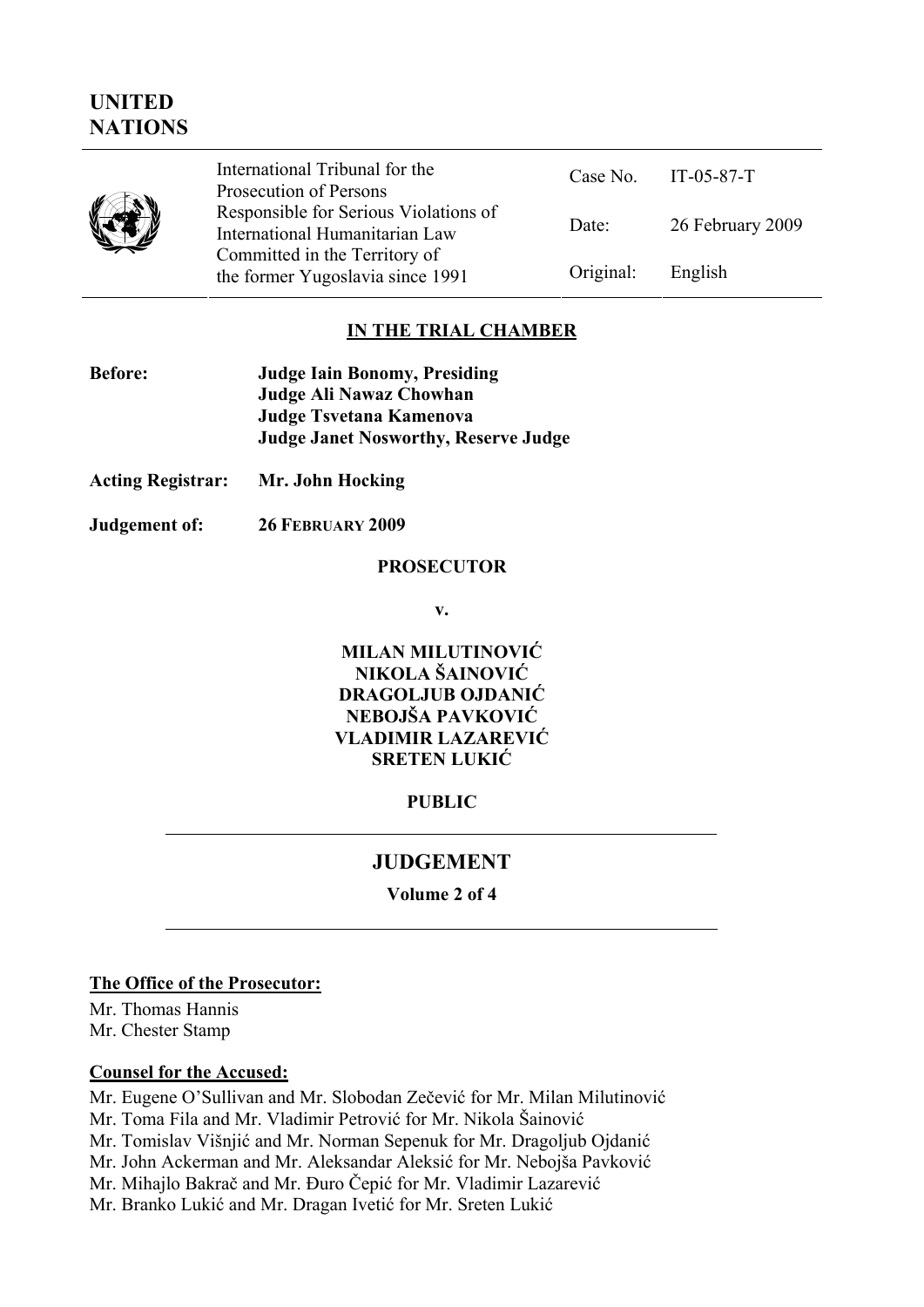positions in the nearby Mučibaba mountain pass.<sup>2835</sup> Ljubivoje Jokšić, also of the MUP, testified that people of all ethnic backgrounds, frightened by the NATO bombings, started leaving Priština/Prishtina town.2836

1156. In spite of these claims, and having made the above findings in relation to each of the 13 municipalities where specific crimes were charged, the Trial Chamber is satisfied that there was a broad campaign of violence directed against the Kosovo Albanian civilian population during the course of the NATO air-strikes, conducted by forces under the control of the FRY and Serbian authorities. The witnesses who testified both about their own experiences and that of their families, friends, and neighbours, in the few weeks between 24 March and the beginning of June 1999, gave a broadly consistent account of the fear that reigned in towns and villages across Kosovo, not because of the NATO bombing, but rather because of the actions of the VJ and MUP forces that accompanied it. In all of the 13 municipalities the Chamber has found that forces of the FRY and Serbia deliberately expelled Kosovo Albanians from their homes, either by ordering them to leave, or by creating an atmosphere of terror in order to effect their departure. As these people left their homes and moved either within Kosovo or towards and across its borders, many of them continued to be threatened, robbed, mistreated, and otherwise abused. In many places men were separated from women and children, their vehicles were stolen or destroyed, their houses were deliberately set on fire, money was extorted from them, and they were forced to relinquish their personal identity documents.

1157. For example, at the end of March 1999 an extremely threatening and violent environment was created in Peć/Peja town by police and military forces, burning houses, firing weapons, and abusing the local Kosovo Albanian population. A significant number of the town's residents thus fled or were ordered out of their homes, some of them being directed to go to Montenegro and others being sent to the centre of the town where they were put on buses and driven to the Albanian border. As discussed above, Ndrec Konaj described the fear and panic created among the local residents, including himself and his family, as they did not know what was going to happen to them. When these Kosovo Albanians returned to Peć/Peja after the end of the conflict, they found that many of their houses had been burned, although the houses belonging to Serbs in the town were undamaged.

1158. In Dečani/Deçan municipality, immediately to the south of Peć/Peja municipality, similar events transpired in the village of Beleg at the end of March 1999. There the Kosovo Albanian

<sup>&</sup>lt;sup>2835</sup> Dušan Gavranić, T. 22680–22681 (18 February 2008).

<sup>&</sup>lt;sup>2836</sup> Ljubivoje Jokšić, T. 21958 (8 February 2008).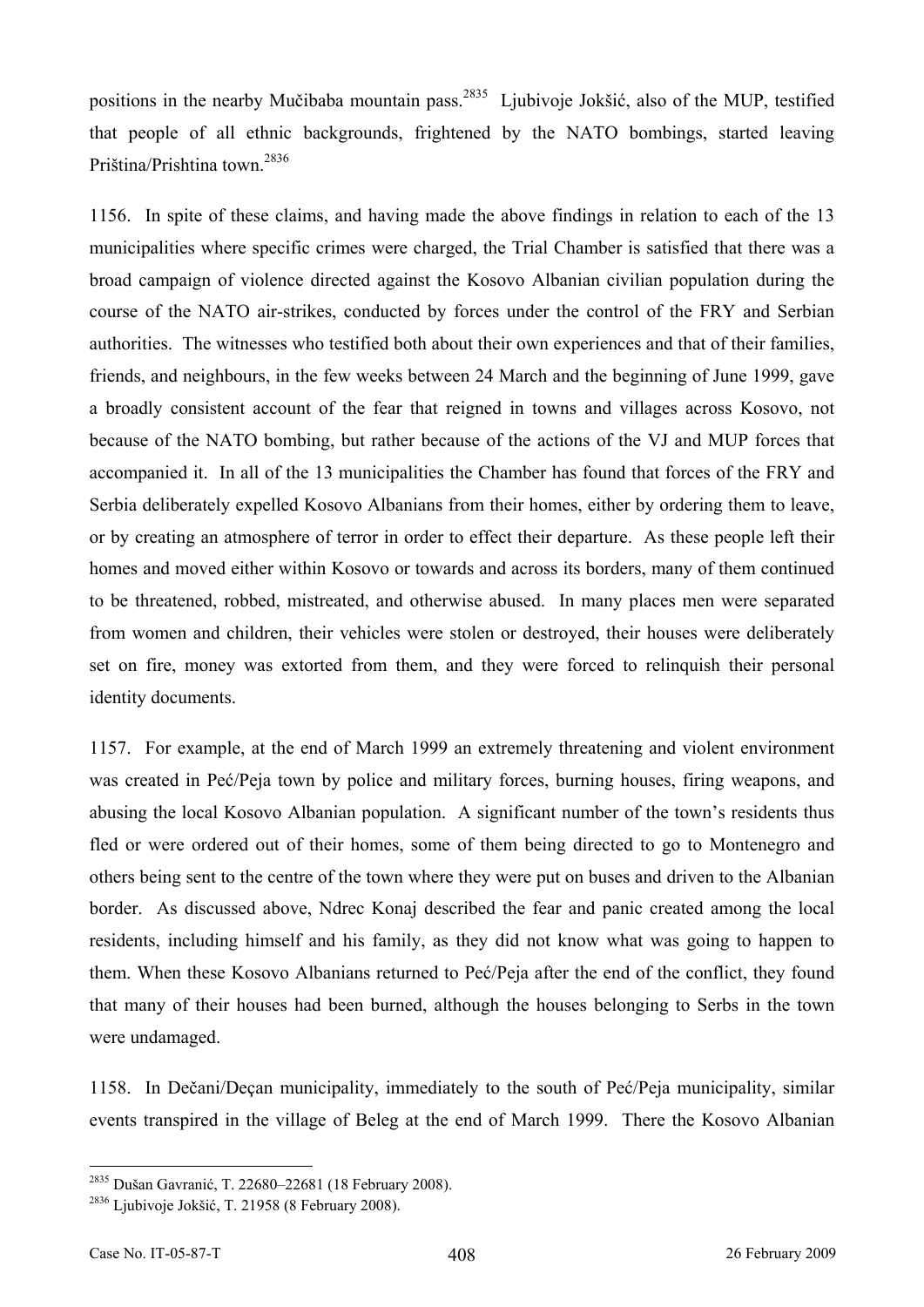residents were rounded up by police and army personnel, including VJ reservists, in the course of which some men were killed. A large group of predominantly Kosovo Albanian women and children was detained and mistreated: some of the women were sexually assaulted; and some men were physically abused. The next day most of the people from the group were ordered to go to Albania, and those that remained have not been heard from since.

1159. South of Dečani/Deçan, in Đakovica/Gjakova town, a prevailing atmosphere of terror was created by police and VJ forces from the commencement of the NATO bombing campaign. These forces engaged in the selective looting and burning of buildings, and MUP forces killed Kosovo Albanian residents of the town, including a group of 20 women and children in a basement in Miloš Gilić/Milosh Giliq Street at the beginning of April. As a consequence, a large number of Kosovo Albanians fled the town and travelled to and across the Albanian border. During their journey their personal identity documents were taken from them by VJ and MUP forces. Kosovo Albanian residents of villages in Đakovica/Gjakova municipality were also expelled from their homes by army and police forces in April 1999, in particular during a joint operation in the region known as the Reka/Caragoj valley at the end of the month. In the course of that operation a number of Kosovo Albanians were killed by members of the police and VJ, and the bodies of 287 people who went missing from Meja and the surrounding area at that time were subsequently found in mass graves at Batajnica, close to Belgrade.

1160. It is uncontested that a broad operation was conducted by the VJ and MUP at the end of March 1999 in an area covering parts of Prizren, Suva Reka/Suhareka, and Orahovac/Rahovec municipalities. During the course of that operation, on 25 March 1999, Kosovo Albanian villagers from Pirane/Pirana (in Prizren municipality) fled their homes as a consequence of the shelling of the village and the torching of houses by VJ and MUP forces. The same day MUP and VJ forces attacked the village of Celina (Orahovac/Rahovec municipality), looting and setting the majority of houses on fire. Members of the police also deliberately destroyed the local mosque. These forces terrorised the inhabitants of the village, killing a number of people. The Trial Chamber notes that witnesses to the attack on Celina, as well as to attacks on several other towns and villages in Kosovo, described the use of a special weapon, like a flame-thrower, by the forces of the FRY and Serbia, for the purposes of torching buildings. In light of this consistent evidence, the Chamber does not accept that such weapons had been decommissioned by the VJ in the 1950s, as claimed by Božidar Delić.<sup>2837</sup> People from Celina who had fled their homes and taken shelter in nearby woods

<sup>&</sup>lt;sup>2837</sup> Božidar Delić, T. 19356 (29 November 2007).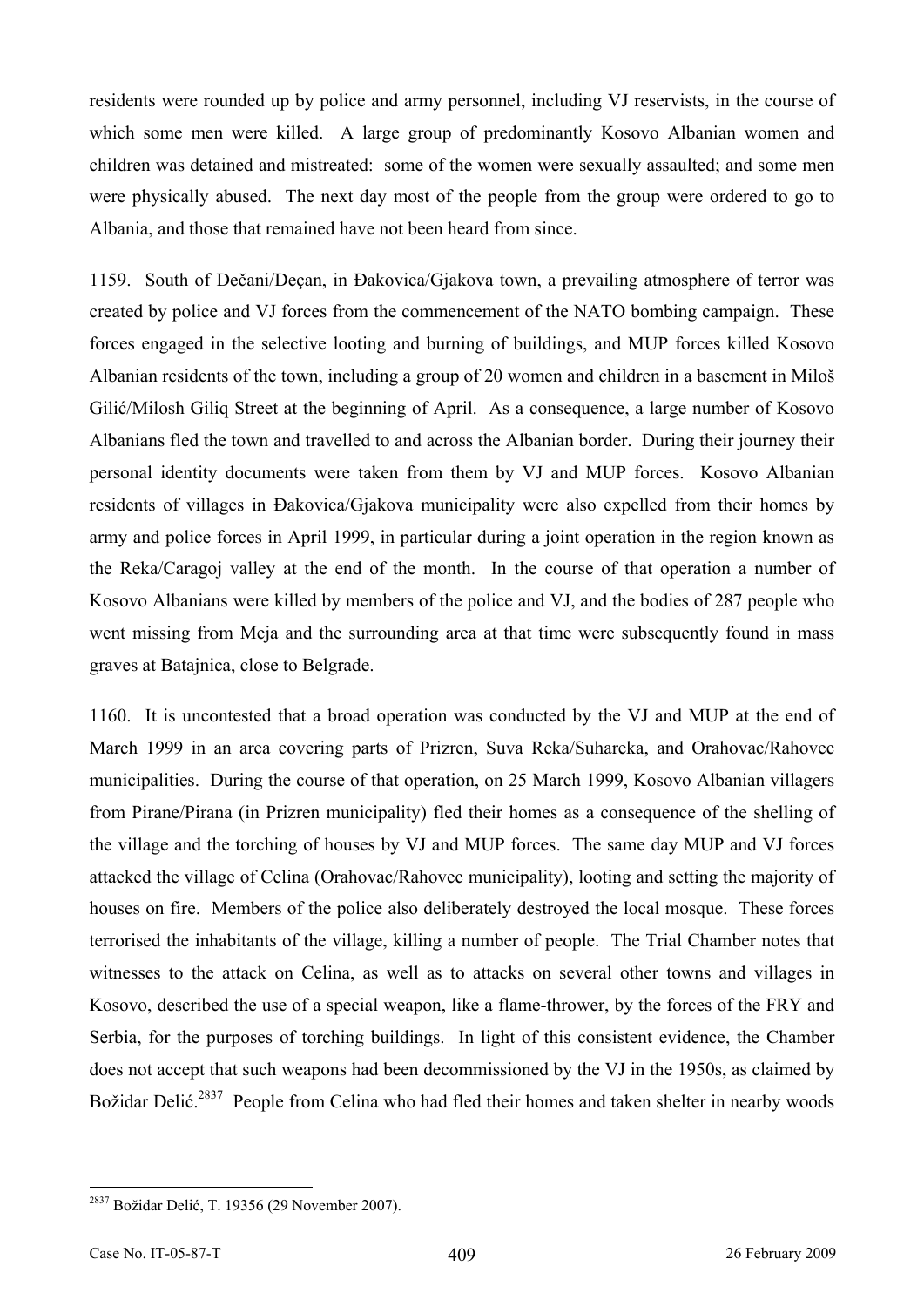were later rounded up and robbed of their valuables and identity documents. Some of them were physically abused and they were sent towards the Albanian border.

1161. The same day as Celina and Pirane/Pirana were attacked, nearby Bela Crkva/Bellacërka (Orahovac/Rahovec municipality) was also targeted by VJ and MUP forces, which shelled the village and burned houses, causing the inhabitants to flee. During the course of this attack, police forces brutally killed a number of men, women, and children who were trying to hide. The village of Mala Kruša/Krusha e Vogel, to the south of Celina and Bela Crkva/Bellacërka, and to the north of Pirane/Pirana, was also surrounded by VJ and MUP forces on 25 March 1999, and the MUP then entered the village, looting and setting houses on fire with the assistance of local Serbs. The Kosovo Albanian residents of the village went to hide in a wooded area and were later rounded up, the women and children being told to go to Albania. More than 100 men were robbed of their valuables and identity documents, mistreated, and then shut in a barn and shot by local members of the police, after which the barn was set on fire. Only eight men survived. Lutfi Ramadani, one of these survivors, described how, when he returned to Mala Kruša/Krusha e Vogël,

[i]t was in a pitiful condition. All the houses were burned. It was a very desperate view to look at. Not a house was—not a single house was intact. Some were—only the roofs were burned. Some were burned in other parts, but the entire village was burned … the houses of Albanians, not the houses of the Serbs.<sup>2838</sup>

1162. Around the same time, the residents of Dušanovo/Dushanova, a neighbourhood of Prizren town, were expelled from their homes, beaten, threatened, and robbed, and directed towards Albania. Later, in April 1999, people who had been displaced from Pirane/Pirana during the operation and who were sheltering in nearby Srbica/Sërbica, were also ordered to leave the village and go to Albania.

1163. In the course of the operation at the end of March 1999, PJP forces were engaged in and around Suva Reka/Suhareka town. On 26 March local MUP personnel targeted members of the Berisha family in the town, killing 45 men, women, and children near their homes, and as they fled past a bus station and took shelter inside a local pizzeria. The bodies of the majority of these people were also later found in a mass grave in Batajnica, near Belgrade. In the days following the killings, the Suva Reka/Suhareka mosque was damaged and many of the remaining Kosovo Albanian residents of the town left their homes as the police and VJ forces set fire to houses, stole money and valuables, and ordered them to go to Albania.

 $2838$  Lutfi Ramadani, T. 4310 (28 September 2006).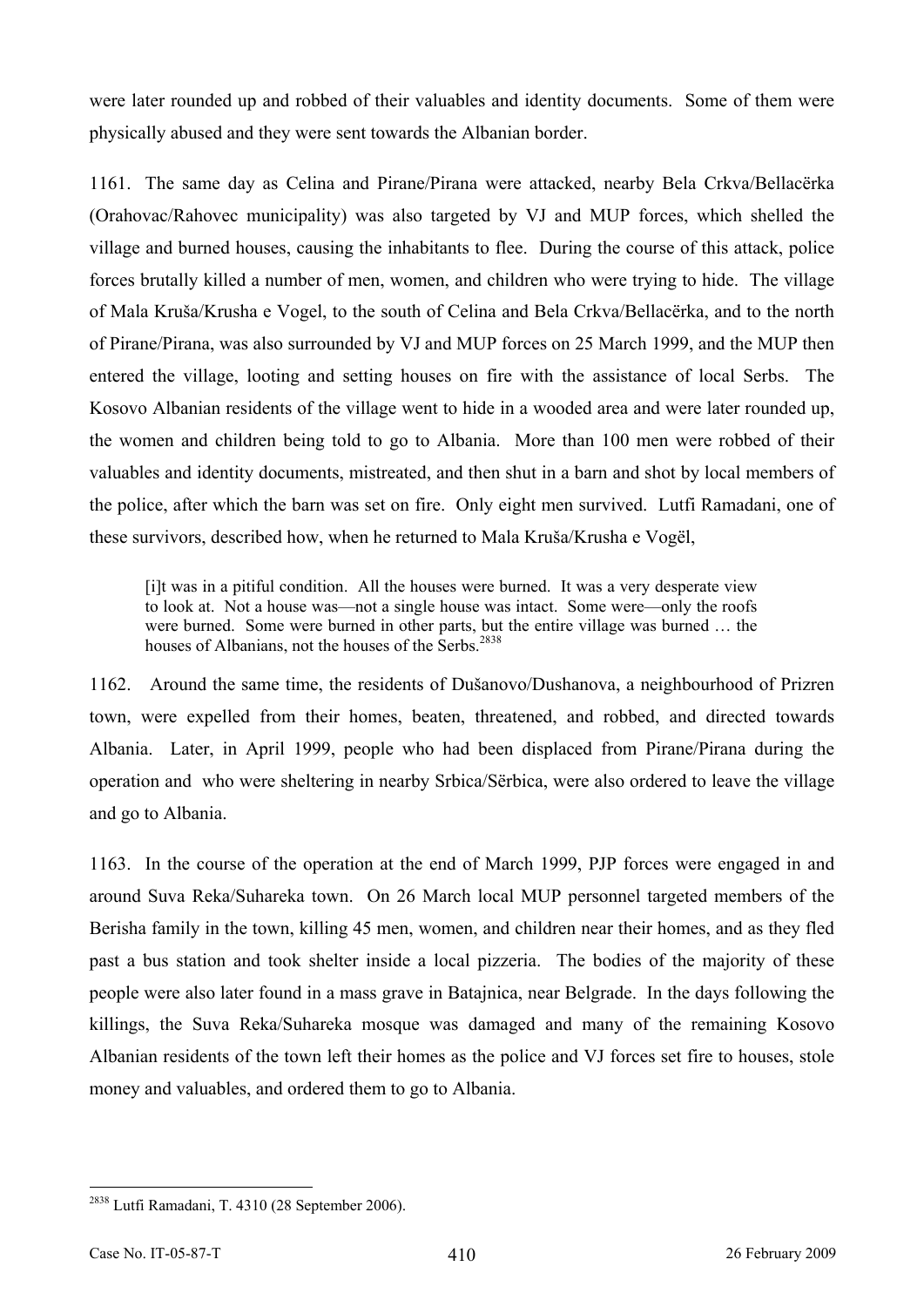1164. Kosovo Albanian civilians were forcibly displaced from villages in Srbica/Skenderaj municipality at the end of March and in April 1999. On 26 March 1999 Turićevac/Turiçec village was shelled, and its inhabitants formed a convoy and left in the direction of Tušilje/Tushila to the east. MUP and VJ forces then arrived in Tušilje/Tushila, and another convoy was formed, which started moving towards Klina. Around this time a large number of displaced people had gathered in a field on the outskirts of Izbica. Police forces surrounded the group, ordering the women and children to go to Albania, and detaining the men. They then lined up and shot the men in two groups, killing at least 89 of them. Around mid-April, a group of women held by VJ or MUP forces in the village of Kozica/Kozhica after it had been shelled, was taken to Ćirez/Qirez. At least four of these women were sexually assaulted, and eight of them were then killed by being thrown into three wells. At the end of April another offensive took place near Baks, close to Ćirez/Qirez. In the course of this attack a large group of Kosovo Albanian men were detained and mistreated.

1165. As soon as the NATO campaign began, prominent Kosovo Albanians in Kosovska Mitrovica/Mitrovica town in the north of the province were targeted, and some killed, by the police. Kosovo Albanian houses were also burned by the police, and a large number of Kosovo Albanians were expelled from parts of the town. Some subsequently returned to the town, and then left again at the beginning of April, travelling on buses to Montenegro. In mid-April 1999 many Kosovo Albanians living or temporarily sheltering in Žabare/Zhabar and other nearby villages were forced to form convoys and leave Kosovo by MUP and VJ forces which began to burn houses in the villages. Many of these people had to make their way on foot across Kosovo and south to the Albanian border, and they were robbed and further mistreated along the way.

1166. On 27 March 1999 VJ and MUP forces burned houses and at least one mosque in Vučitrn/Vushtrria town, and expelled Kosovo Albanian residents of the town. MUP forces also robbed and mistreated Kosovo Albanians in a large convoy moving from villages in Vučitrn/Vushtrria municipality towards the south. On the night of 2 May 1999 MUP forces killed at least two people in the convoy, which was then directed to some nearby buildings, where its members were held overnight. The following day one other person from the group was killed and the MUP directed the women, children, and elderly people to continue on to Albania. They detained and mistreated the Kosovo Albanian men of military age for approximately three weeks in Smrekovnica/Smrakonica prison, before forcing them to cross the border into Albania.

1167. In Priština/Prishtina town, the administrative centre of Kosovo, the pattern of expulsion of Kosovo Albanians was repeated. Many people were directly evicted from their homes, while others fled out of fear of the violence around them caused by forces of the FRY and Serbia. The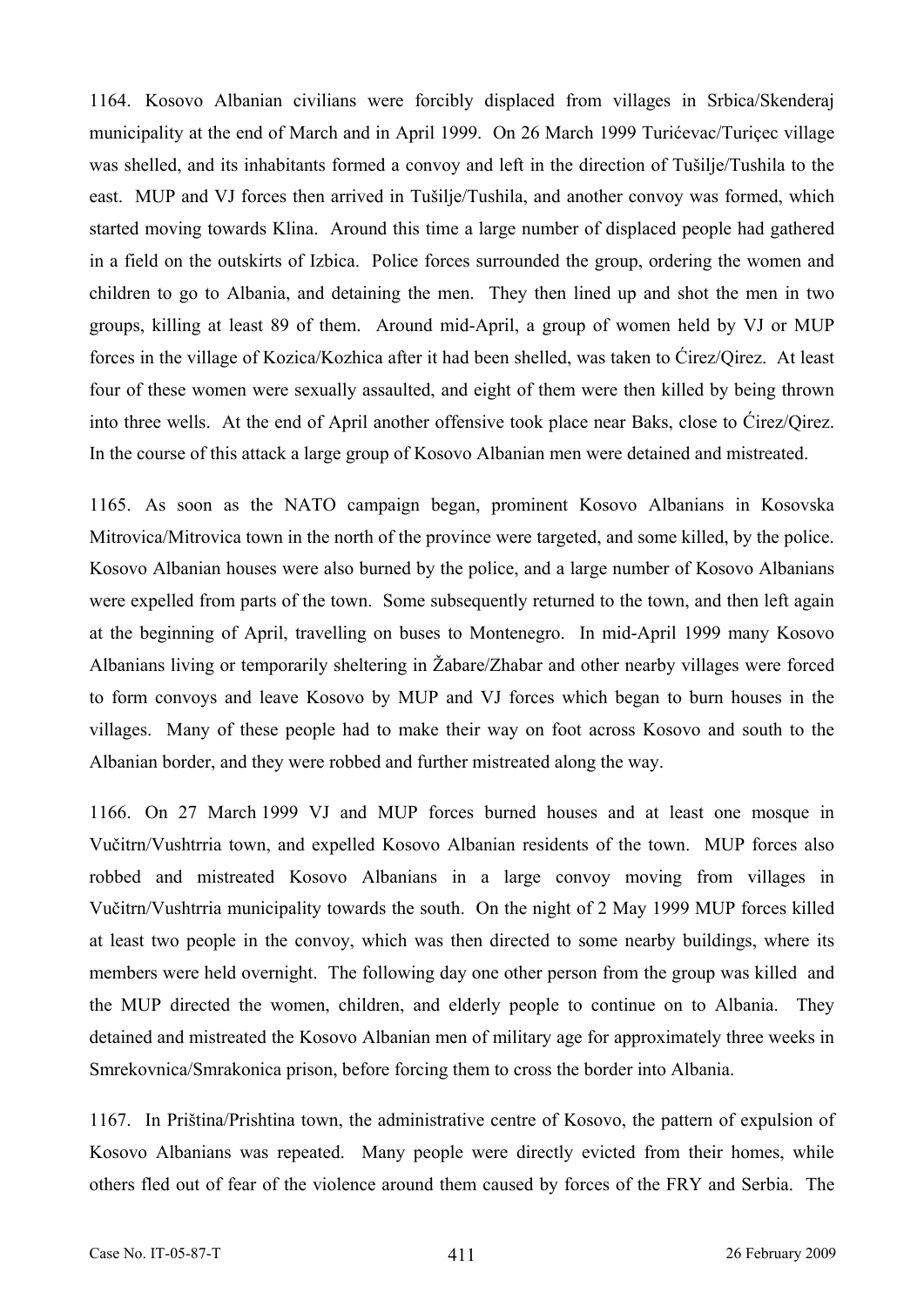expulsion from Priština/Prishtina was carried out in an organised manner, with hundreds of Kosovo Albanians channelled to the train station and on to overcrowded trains that took them to the Macedonian border. In the course of this operation at least three Kosovo Albanian women were sexually assaulted by VJ and MUP personnel.

1168. Villagers from Žegra/Zhegra and Prilepnica/Përlepnica, in Gnjilane/Gjilan municipality, were also forcibly removed from their homes. In Žegra/Zhegra the VJ, MUP, and other irregular forces, including local Serb civilians, drove out the Kosovo Albanian residents by way of threats, beatings, and killings, at the end of March 1999. Many of the displaced people made their way to Macedonia. When they returned to their homes at the end of the conflict, they found that most of the Kosovo Albanian houses in the village had been burned and damaged to some degree, whereas the Serb houses remained untouched. Around the same time the mosque in nearby Vlaštica/Llashtica was burned down by the VJ and local MUP reservists; while in Vladovo/Lladova, houses were looted and burned, and its residents also fled and travelled to Macedonia, escorted by MUP and VJ forces. The residents of Prilepnica/Përlepnica were ordered to leave the village first on 6 April and again on 13 April 1999.

1169. In Uroševac/Ferizaj municipality, south-west of Gnjilane/Gjilan, villages were also attacked in late March and during April 1999. In Sojevo/Sojeva, VJ, police, and other armed individuals working together with them, burned houses and killed several people, while the local residents were forced to travel in convoys on foot and in vehicles towards Uroševac/Ferizaj town. Some of these people continued on by bus to the Macedonian border. At the beginning of April approximately 1,000 displaced people arrived in Mirosavlje/Mirosala. When military forces then approached Mirosavlje/Mirosala, its inhabitants and the others sheltering there formed convoys and travelled towards Uroševac/Ferizaj town, passing destroyed vehicles and burning houses. Some eventually left Uroševac/Ferizaj by bus and travelled south to and across the Macedonian border. Also at the beginning of April the village of Staro Selo was occupied by VJ forces, which stayed for a few days and then left, burning houses as they departed. Shortly thereafter a group of VJ volunteers arrived in the village and ordered local men to dig trenches, confiscated vehicles, and extorted money from the inhabitants. The villagers left their homes out of fear, and walked to Uroševac/Ferizaj town. Many later boarded trains that took them to the Macedonian border.

1170. Finally, in Kačanik/Kaçanik municipality, in the south of Kosovo bordering Macedonia, Kosovo Albanians were expelled from the town and surrounding villages from the beginning of the NATO air campaign. VJ and MUP forces attacked Kotlina on 24 March, sending the local women and children by truck and on foot towards Kačanik/Kaçanik town. Other villagers who escaped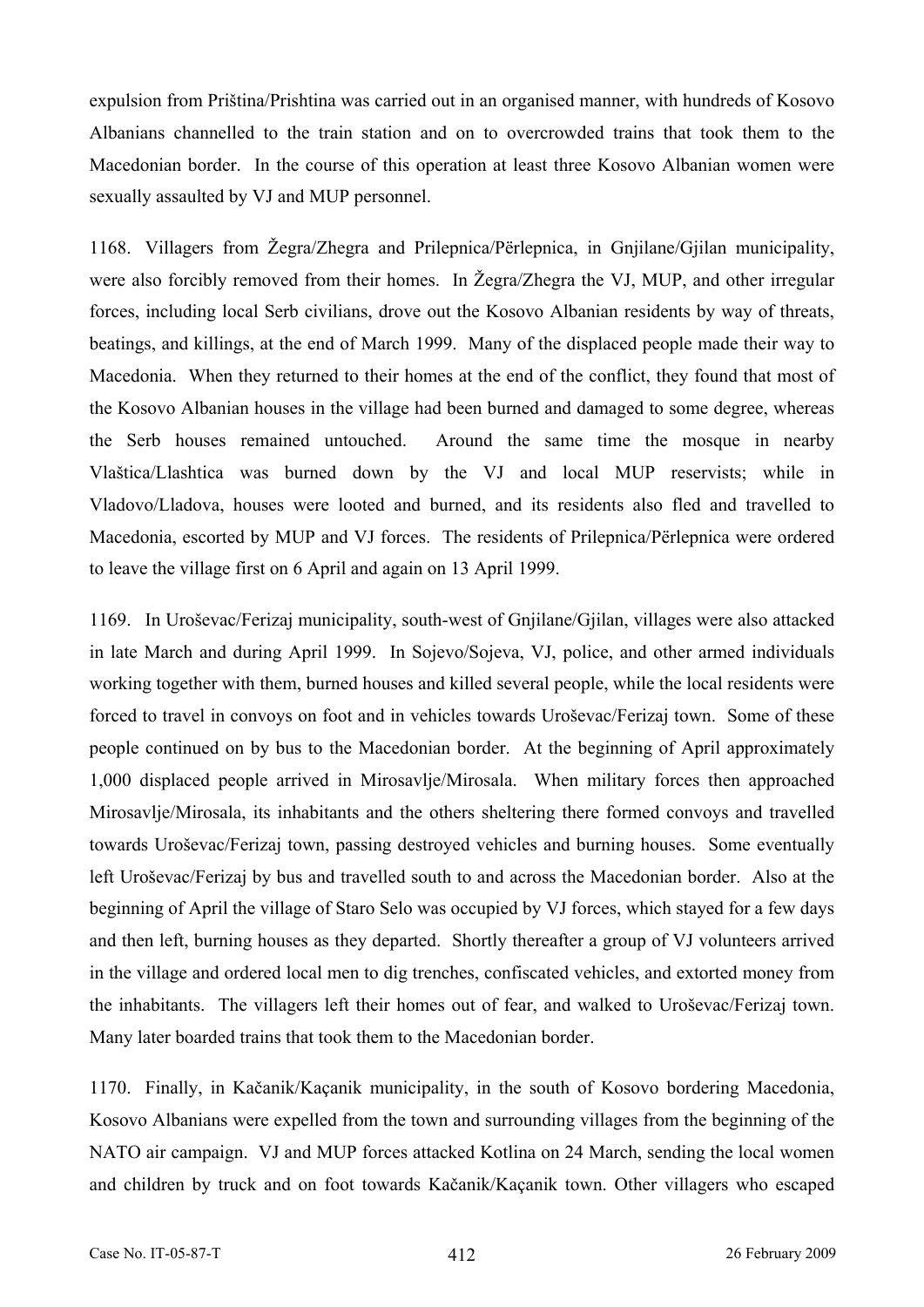detection fled towards Macedonia at the time of the attack. A few days later, VJ and MUP forces entered Kačanik/Kaçanik town and fired towards some houses from positions in a local factory. Isa Raka, a Kosovo Albanian man who witnessed these events in Kačanik/Kaçanik town, described how his pregnant wife was shot during this attack, and subsequently died as a result of her injuries. The following day, the residents of this part of the town decided to leave their homes out of fear of the MUP forces, and travelled on foot to Macedonia.

1171. In April 1999 VJ and MUP units entered the village of Vata/Vataj and looted houses there. On 21 May 1999, VJ and MUP forces attacked Stagovo/Stagova, and on 25 May also attacked Dubrava/Lisnaja. The residents of Dubrava/Lisnaja decided to go to Macedonia, because they knew and feared what had happened in other villages. The women, old men, and children formed a convoy, while the younger men hid in the woods nearby. Several people were shot near Reka close to Dubrava/Lisnaja at the time of this attack, including a girl who died, and a 12 year-old boy who was seriously injured.

1172. In addition to the evidence pertaining to the specific crime sites set out in the Indictment, the Chamber has heard evidence going to the broad pattern of violence and intimidation of the Kosovo Albanian population during the NATO campaign from witnesses who were members of the VJ and MUP forces in Kosovo at that time. For example, three former members of the VJ, witnesses K90, K73, and K54, admitted that they were involved in the expulsion of Kosovo Albanians from their homes during the NATO campaign. K90 described how his unit expelled later insisting on using the word "relocated"—Kosovo Albanians from their homes in Đakovica/Gjakova municipality during April 1999.2839 He did so in accordance with orders that he received orally.<sup>2840</sup> K73 also described his involvement in expelling Kosovo Albanian civilians and the deliberate burning of houses in villages in Đakovica/Gjakova municipality during April 1999.<sup>2841</sup> He stated,

all of us who took part in that operation, found it, if I can say, unpleasant to expel women, children, elderly persons and invalids. I know the KLA pretty well and I've not seen a single woman of 70 years old or a child or anybody in the KLA, people like that cannot be fighters and terrorists. Or people in wheelchairs. But we expelled them all

<sup>&</sup>lt;sup>2839</sup> K90's evidence was consistent with that of Fuat Haxhibeqiri, K73, Nike Peraj, Merita Deda, Lizane Malaj. The attempts to impeach K90's credibility through Vlatko Vuković lacked foundation. Challenges mounted as to K90's presence during the Reka/Caragoj valley operation were based upon statements from individuals not called as witnesses or unadmitted documentation that was cursory and lacking in detail. Consequently, the Chamber finds K90 generally credible and reliable on the issues from his witness statement, which he re-confirmed in his oral evidence.<br><sup>2840</sup> K90, P2460 (witness statement), para. 41.<br><sup>2841</sup> K73, T. 3328–3335 (13 September 2006) (closed session), T.

P2440 (witness statement dated 2 December 2005), para. 42.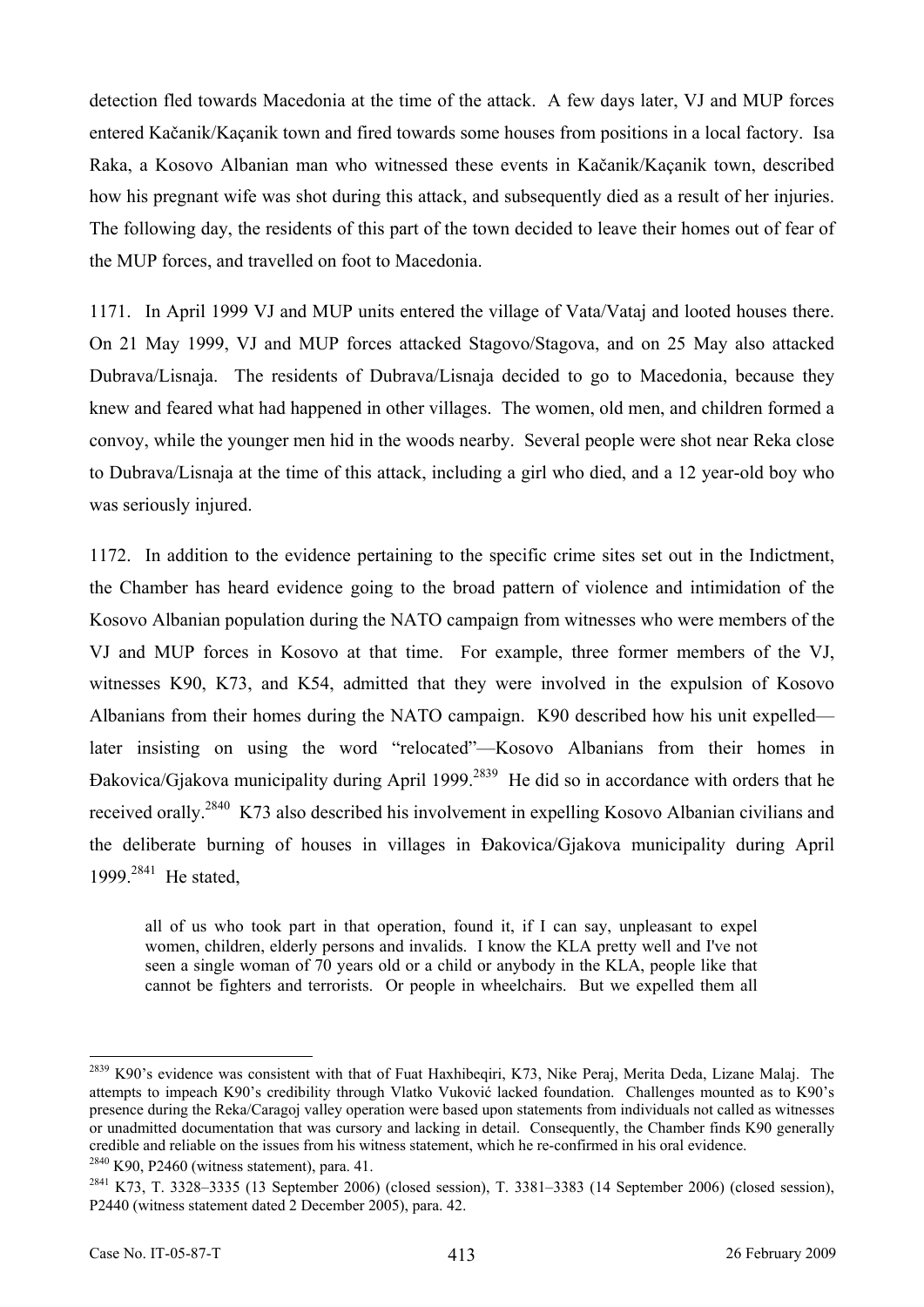from the baby in the cradle to the elderly people in wheelchairs and that's the problem that I have today.2842

K54 testified that his unit expelled people from a settlement near Prizren called Petrovo Selo/Petrovasella, following the bombing of the Prizren barracks and so that the settlement could be occupied by the VJ. $^{2843}$ 

1173. Goran Stoparić, a former member of the paramilitary group known as the Scorpions, described how in late March 1999 his unit was incorporated into the ranks of the SAJ and sent to Kosovo. There members of the unit killed at least a dozen civilians in the town of Podujevo/Podujeva.<sup>2844</sup> Witnesses K54 and K82 recounted an operation in which they participated in the village of Trnje/Tërm (Suva Reka/Suhareka municipality), also in late March 1999, during which their unit burned houses and killed a group of around 15 Kosovo Albanian men, women, and children.<sup>2845</sup> Both witnesses gave evidence that this killing was not an isolated incident, but that other killings occurred throughout the village as it was cleared out by the VJ and MUP.<sup>2846</sup> K54 also described his own participation in the stealing of cars in Kosovo,  $2847$  and in setting civilian property on fire, on the orders of his superior officer.<sup>2848</sup>

1174. Former chief of the Kosovska Mitrovica SUP, Ljubinko Cvetić, also acknowledged that in the early days of the NATO air campaign members of the police, particularly police reservists, engaged in the expulsion of Kosovo Albanians from their homes. He testified, however, that such expulsions were not part of a policy or plan, and that there were other reasons for the mass movement of the Kosovo Albanian population at this time, such as the NATO bombing and pressure from the  $KLA.<sup>2849</sup>$ 

1175. The Trial Chamber is mindful of the fact that in some parts of Kosovo, both within the 13 municipalities discussed in this Judgement and elsewhere, people may have left their homes for different reasons, such as instructions from the KLA, the desire to avoid being present while

<sup>&</sup>lt;sup>2842</sup> K73, T. 3381-3382 (14 September 2006) (closed session).

<sup>&</sup>lt;sup>2843</sup> K54, T. 10598 (27 February 2007).<br><sup>2844</sup> Goran Stoparić, T. 702–703 (12 July 2006), P2224 (witness statement dated 6 July 2006), paras. 35, 51–56. *See also* Aleksandar Vasiljević, T. 8717 (19 January 2007); 3D1055 (Supreme Command Staff, Report on the Activities of the Slobodana Medić-Boce Paramilitary Formation, 13 May 1999). 2845 K82, T. 11747–11748 (15 March 2007), P2863 (witness statement), paras. 7–23; K54, T. 10585–10588 (27

February 2007) (private session), P2883 (witness statement dated 26 April 2002), pp. 5–6, P2884 (witness statement dated 16 July 2002), p. 1. *See* para. 470 above for the Chamber's assessment of their credibility.<br><sup>2846</sup> K54, P2883 (witness statement dated 26 April 2002), pp. 5–6; K82, P2863 (witness statement), paras. 13–14, 16,

<sup>26, 28–29.</sup> 

<sup>2847</sup> K54, T. 10514 (open session), T. 10515 (private session), T. 10516 (open session) (26 February 2007), P2883 (witness statement dated 26 April 2002), p. 7.

<sup>&</sup>lt;sup>2848</sup> K54, T. 10590 (27 February 2007), P2883 (witness statement dated 26 April 2002), p. 6. <sup>2849</sup> Ljubinko Cvetić, T. 8179–8180 (8 December 2006).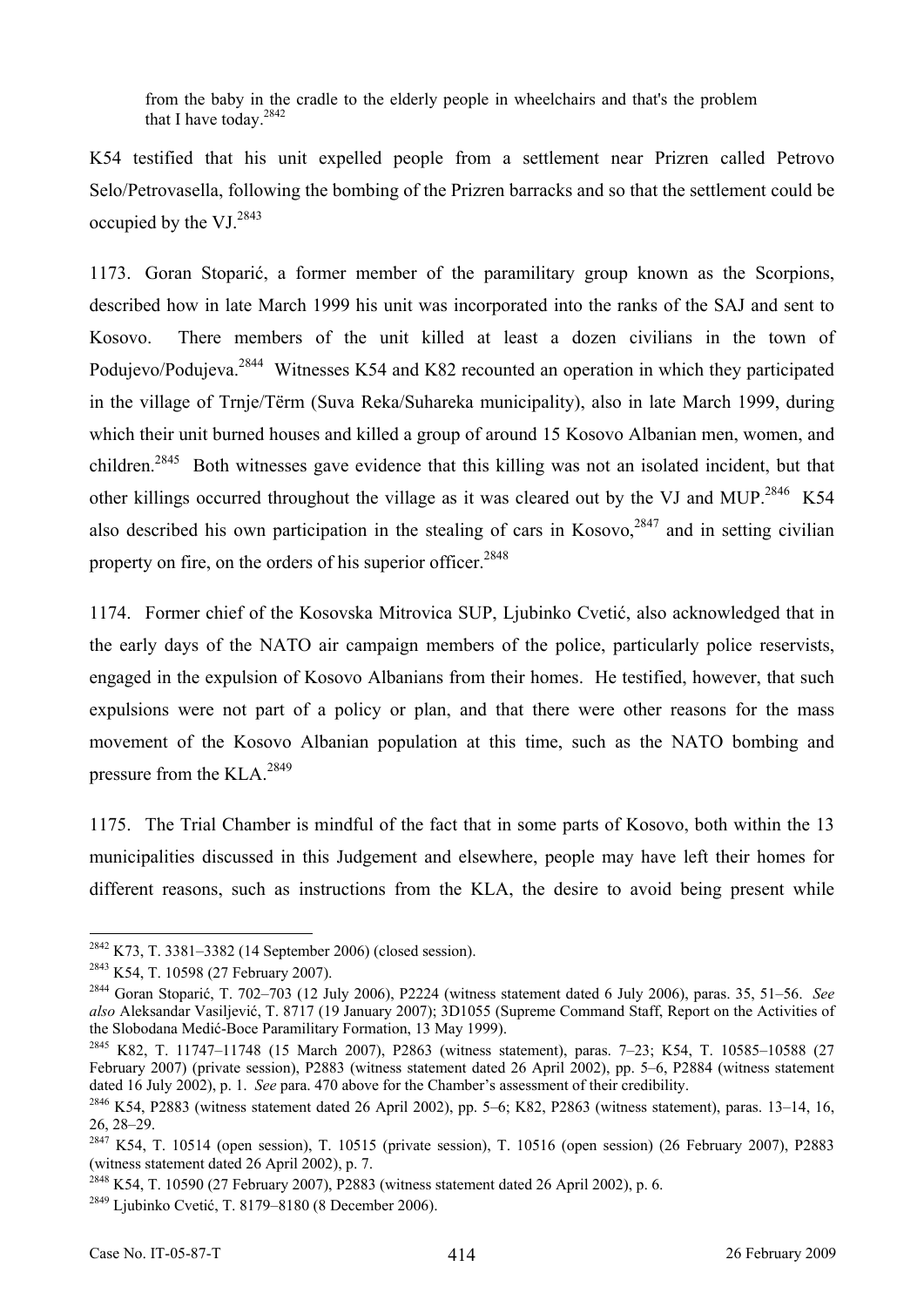combat between the KLA and forces of the FRY and Serbia was taking place, or indeed the fact that NATO was bombing targets close to where they lived. However, despite the arguments by the Defence that these were the primary reasons for the massive movement of people within Kosovo and across the borders with Albania and Macedonia, none of the Kosovo Albanians who testified cited the NATO bombing as among the reasons for their departure, and in only one area of Vučitrn/Vushtrria municipality and another area of Suva Reka/Suhareka municipality discussed above has the Chamber found that people were moving as a consequence of the actions of the KLA. The Chamber gives little weight to anonymous hearsay from VJ and MUP officers about the reasons for the departure of Kosovo Albanians from their homes, and notes in addition that such officers would have been in uniform at the time of any conversations with displaced Kosovo Albanians who might have been reluctant to give these officers the real reasons for their flight. The Kosovo Albanian witnesses, who testified about their own expulsion and that of many others from Kosovo, came from a broad cross-section of that community, generally with no connection to one another beyond their victimisation, and it is inconceivable that they could or would all have concocted such detailed and consistent accounts of the events that they experienced and witnessed.

1176. Furthermore, NATO bombs struck targets across the FRY, with Belgrade suffering the most destruction, according to Spasoje Smiljanić, former Commander of the VJ Air Force and Air Defence, and yet people did not leave Belgrade, or other parts of the FRY, in the massive numbers which fled Kosovo.<sup>2850</sup> The Chamber finds, therefore, that the NATO bombing was not the primary reason for the mass displacement of Kosovo Albanians from Kosovo.

1177. While there was a continuing armed conflict between the KLA and the forces of the FRY and Serbia, at the same time as the NATO air campaign, the Chamber also does not consider that this conflict was the primary cause of the flight of hundreds of thousands of Kosovo Albanians from late March to early June 1999. Indeed, as discussed elsewhere in this Judgement, the conflict between the KLA and the VJ and MUP commenced in mid-1998 and intensified through July, August, and September of that year. While many Kosovo Albanians were displaced at that time, most stayed within the boundaries of Kosovo, and there was not the massive flood of people across the borders that began on 24 March 1999. The Chamber further recalls that, while the KLA was, at various times and in various locations, a force to be reckoned with, its numbers were small in comparison to the quantity of VJ and MUP personnel deployed to Kosovo in March to June 1999, nor did it have the kinds of heavy equipment that the state forces had access to.<sup>2851</sup>

<sup>2850</sup> Spasoje Smiljanić, T. 15776–15777 (17 September 2007). 2851 *See* Section VI.B.